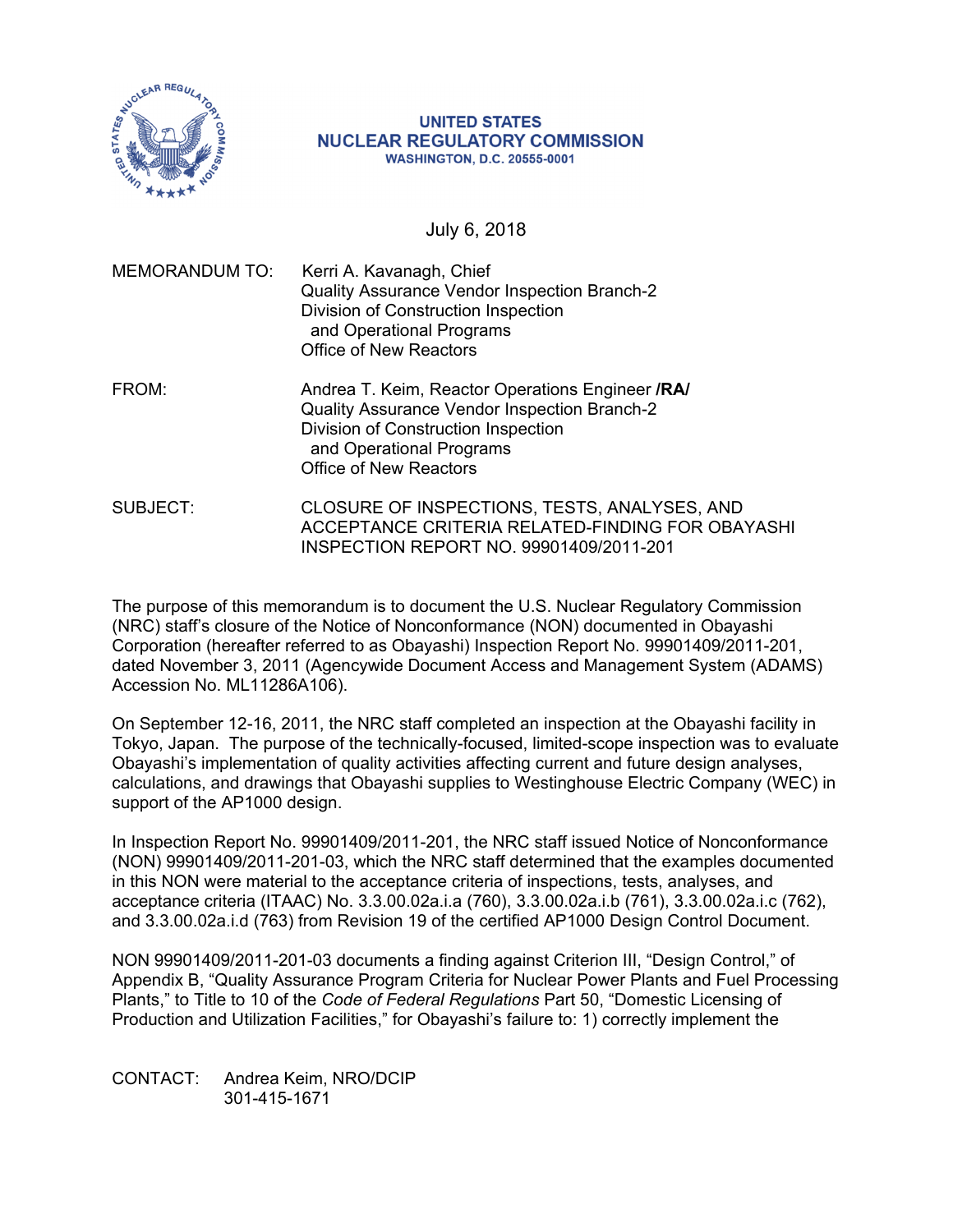provisions of the American Concrete Institute (ACI) 349, "Code Requirements for Nuclear Safety-Related Concrete Structures & Commentary;" 2) implement measures to identify and implement organizational interfaces between Obayashi and WEC for design control, design changes and technical directions; and 3) ensure that design changes were reviewed and verified with the same rigor as the original design.

In letters dated December 12, 2011 (ADAMS Accession No. ML113460990), February 2, 2012 (ADAMS Accession No. ML12097A145), and April 5, 2012 (ADAMS Accession No. ML12102A349), Obayashi described their corrective actions to address the issues identified in NON 99901409/2011-201-03. Specifically, in letter dated December 12, 2011, Obayashi discussed that WEC issued a stop work order on Obayashi and that Obayashi AP1000 design work will be performed under the WEC quality assurance program and procedures. The NRC staff reviewed Obayashi's corrective actions taken to address the issues identified in NON 99901409/2012-201-03. The NRC staff also performed an inspection at WEC from May 21–25, 2018. During the inspection, the staff reviewed WEC's corrective actions and oversight of Obayashi. As part of WEC's corrective actions, WEC performed an extent of condition of work performed by Obayashi. The results of the review found no errors but did make recommendations for reconciliation of ongoing structural design changes. The WEC review is documented in "Review of Obayashi Technical Analyses," dated October 28, 2011 and "Review Supplement of Obayashi Technical Analyses," dated November 23, 2011.

Based on the documentation reviewed, the NRC staff has determined that the corrective actions taken by Obayashi and WEC are adequate to address the identified nonconformance. NON 99901409/2011-201-03 is closed and no additional inspection follow-up is required to verify completion/adequacy of the corrective actions.

Enclosure: Summary of NRC Inspection at Westinghouse Electric Company related to Obayashi Affecting ITAAC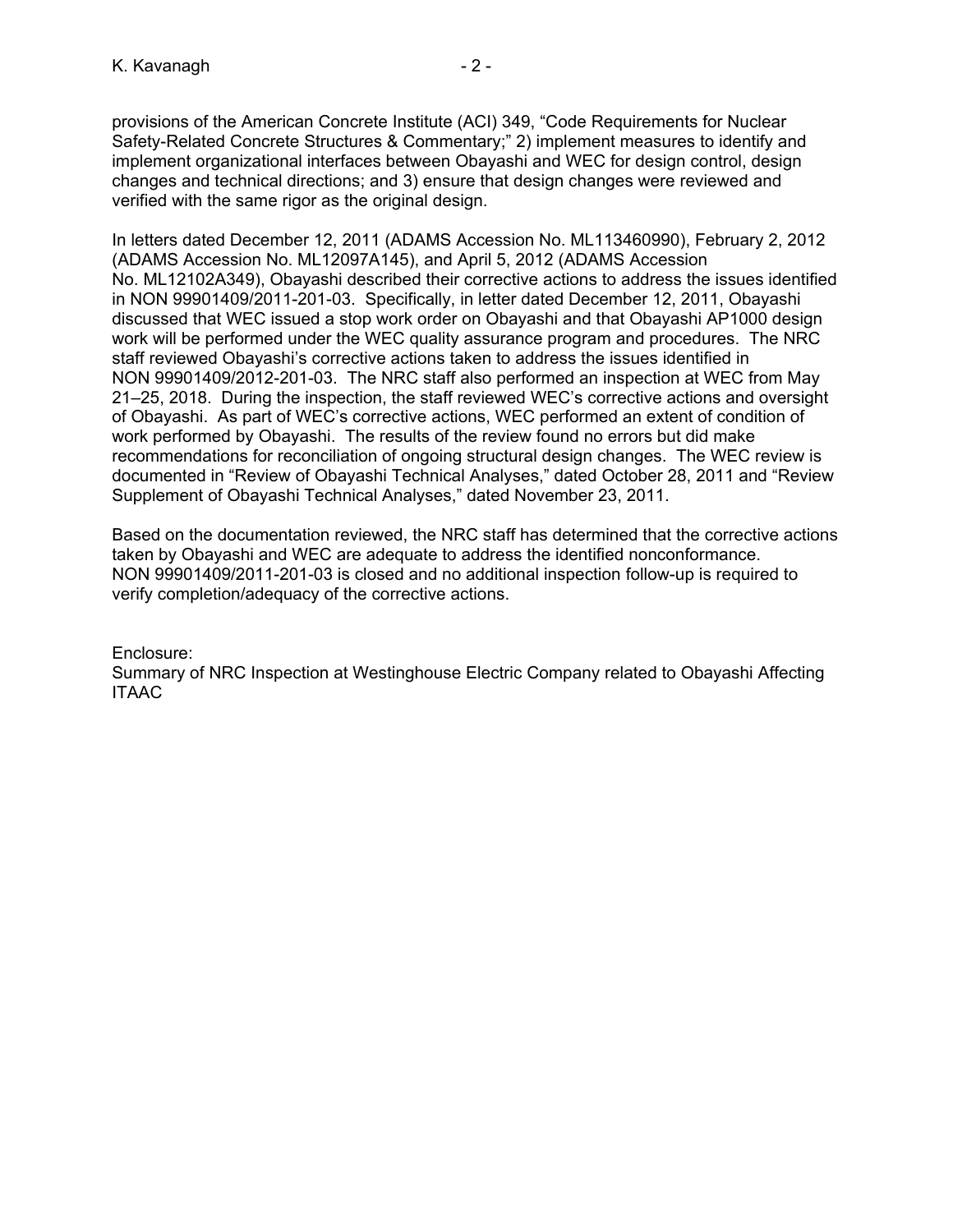DISTRIBUTION: Public VHall PO'Bryan **TJackson** ASakadales NRO\_DCIP\_QVIB-1 NRO\_DCIP\_QVIB-2

# **ADAMS Accession No.: ML18186A573** NRO-002

|             | <b>OFFICE NRO/DCIP/QVIB-2</b> | NRO/DCIP/QVIB-2                  |
|-------------|-------------------------------|----------------------------------|
| <b>NAME</b> | <b>IAKeim</b>                 | <b>KKavanagh (PPrescott for)</b> |
| <b>DATE</b> | 07/06/2018                    | 07/06/2018                       |

**OFFICIAL RECORD COPY**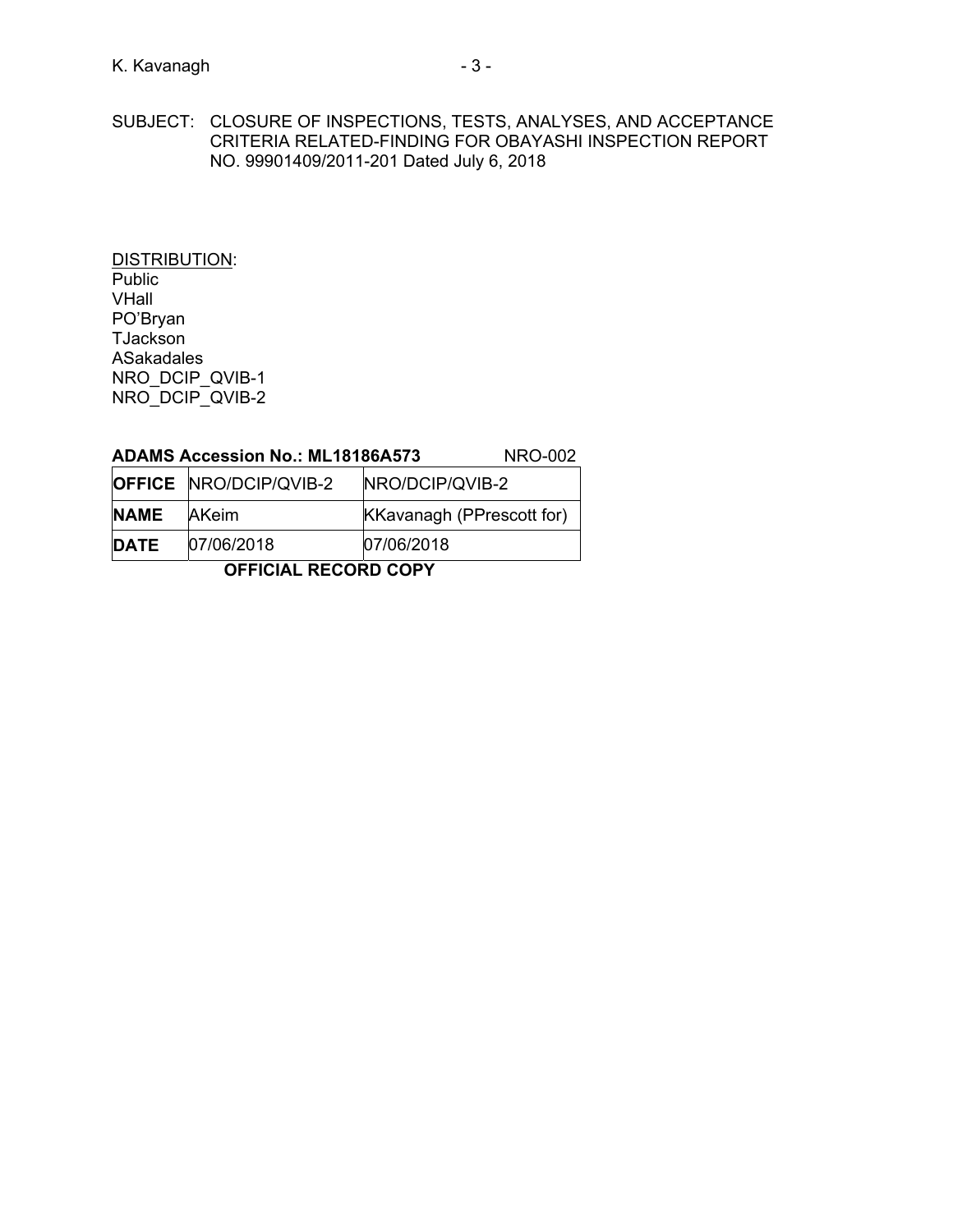### **Summary of NRC Inspection Westinghouse Electric Company Related to Findings at Obayashi Affecting ITAAC**

### **1. AFFECTED INSPECTIONS, TESTS, ANALYSES, AND ACCEPTANCE CRITERIA**

The U.S. Nuclear Regulatory Commission (NRC) inspectors identified the following inspection, test, analysis, and acceptance criteria (ITAAC) related to components being fabricated by Obayashi Corporation (here after referred to as Obayashi). For the ITAAC listed below, the NRC staff reviewed Obayashi's corrective actions and Westinghouse Electric Company's (WEC's) oversight in response to Notice of Nonconformance (NON) 99901409/2011-201-03. The ITAAC's design commitments referenced below are for future use by the NRC staff during the ITAAC closure process; the listing of these ITAAC design commitments does not constitute that they have been met and closed. The NRC staff identified one finding with three examples associated with the ITAACs identified below.

| <b>Source Document</b>                                                                                            | <b>ITAAC Index No.</b> | <b>ITAAC</b>   | <b>Acceptance Criteria</b>                                                                                                                                                                                                                                                                                                                                                                                                                |
|-------------------------------------------------------------------------------------------------------------------|------------------------|----------------|-------------------------------------------------------------------------------------------------------------------------------------------------------------------------------------------------------------------------------------------------------------------------------------------------------------------------------------------------------------------------------------------------------------------------------------------|
| Appendix C from the<br><b>Combined License</b><br>for Vogtle Electric<br><b>Generating Plant</b><br>Units 3 and 4 | No. 760                | 3.3.00.02a.i.a | i.a) A report exists which reconciles<br>deviations during construction and<br>concludes that the as-built<br>containment internal structures,<br>including the critical sections,<br>conform to the approved design and<br>will withstand the design basis loads<br>specified in the Design Description<br>without loss of structural integrity or<br>the safety-related functions.                                                      |
| Appendix C from the<br><b>Combined License</b><br>for Vogtle Electric<br><b>Generating Plant</b><br>Units 3 and 4 | No. 761                | 3.3.00.02a.i.b | i.b) A report exists which reconciles<br>deviations during construction and<br>concludes that the as-built shield<br>building structures, including the<br>critical sections, conform to the<br>approved design and will withstand<br>the design basis loads specified in<br>the Design Description without loss<br>of structural integrity or the safety-<br>related functions.                                                          |
| Appendix C from the<br><b>Combined License</b><br>for Vogtle Electric<br><b>Generating Plant</b><br>Units 3 and 4 | No. 762                | 3.3.00.02a.i.c | i.c) A report exists which reconciles<br>deviations during construction and<br>concludes that the as-built<br>structures in the non-radiologically<br>controlled area of the auxiliary<br>building, including the critical<br>sections, conform to the approved<br>design and will withstand the design<br>basis loads specified in the Design<br>Description without loss of structural<br>integrity or the safety-related<br>functions. |